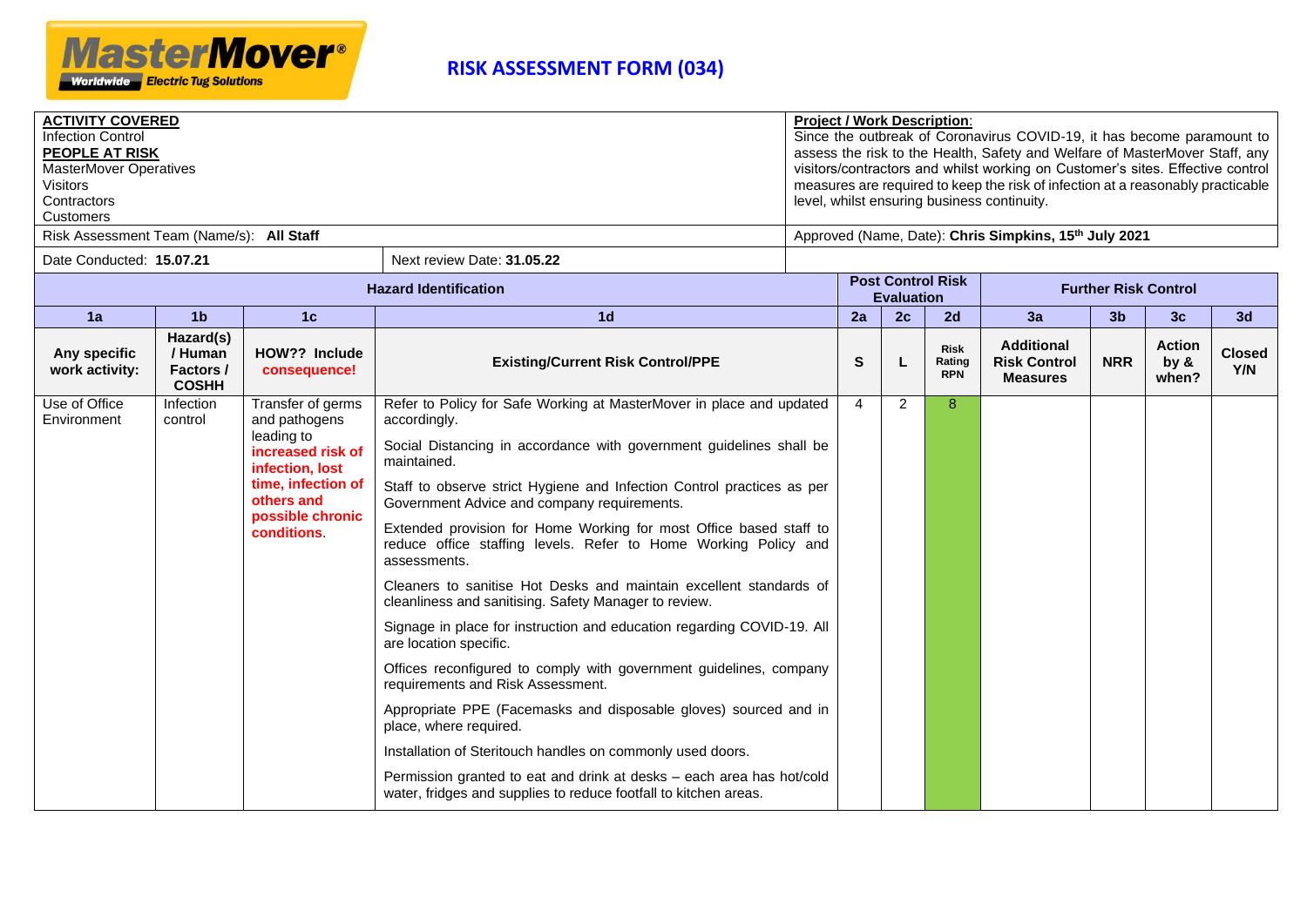

| Use of<br>Warehouse /<br>Production /<br>Service / Unit 1<br>Despatch | Infection<br>control | Transfer of germs<br>and pathogens                 | Refer to Policy for Safe Working at MasterMover in place and updated<br>accordingly.                                                                                     | 4              | 2              | 8 |  |  |
|-----------------------------------------------------------------------|----------------------|----------------------------------------------------|--------------------------------------------------------------------------------------------------------------------------------------------------------------------------|----------------|----------------|---|--|--|
|                                                                       |                      | leading to<br>increased risk of<br>infection, lost | Refer to formal policy for Goods In, including quarantine process. Means<br>of sanitising goods in has been put in place.                                                |                |                |   |  |  |
|                                                                       |                      | time, infection of<br>others and                   | Social Distancing in accordance with government guidelines shall be<br>maintained.                                                                                       |                |                |   |  |  |
|                                                                       |                      | possible chronic<br><b>conditions</b>              | Staff to observe strict Hygiene and Infection Control practices as per<br>Government Advice. Washing of hands is a strict priority.                                      |                |                |   |  |  |
|                                                                       |                      |                                                    | Appropriate PPE (Facemasks and disposable gloves) sourced and in<br>place, where required.                                                                               |                |                |   |  |  |
|                                                                       |                      |                                                    | Use of build stations are exclusive to named Production Engineer. Layout<br>of facility aids social distancing and infection control.                                    |                |                |   |  |  |
|                                                                       |                      |                                                    | Tools and equipment are mainly allocated to Production Engineer.<br>Sharing of tools and equipment only allowed as per hygiene processes.                                |                |                |   |  |  |
|                                                                       |                      |                                                    | Screens installed between build bays to aid in distancing.                                                                                                               |                |                |   |  |  |
|                                                                       |                      |                                                    | Footfall reduced between areas due to supply of drink making facility in<br>assessment area.                                                                             |                |                |   |  |  |
| Use of<br>communal                                                    | Infection<br>control | Transfer of germs<br>and pathogens                 | Refer to Policy for Safe Working at MasterMover in place and updated<br>accordingly.                                                                                     | $\overline{4}$ | $\overline{2}$ | 8 |  |  |
| Kitchen Areas                                                         |                      | leading to<br>increased risk of<br>infection, lost | Permission granted to eat and drink at desks - each area has hot/cold<br>water, fridges and supplies to reduce footfall to kitchen areas.                                |                |                |   |  |  |
|                                                                       |                      | time, infection of<br>others and                   | Expanded Home Working will reduce overall footfall within communal<br>areas.                                                                                             |                |                |   |  |  |
|                                                                       |                      | possible chronic<br><b>conditions</b>              | Social Distancing in accordance with government guidelines shall be<br>maintained. Maximum limits on allowed entrants to communal areas to<br>be observed (see signage). |                |                |   |  |  |
|                                                                       |                      |                                                    | Staff to observe strict Hygiene and Infection Control practices as per<br>Government Advice. Washing of hands is a strict priority.                                      |                |                |   |  |  |
|                                                                       |                      |                                                    | Break times to be staggered to maintain low levels of staff in communal<br>areas.                                                                                        |                |                |   |  |  |
|                                                                       |                      |                                                    | Cleaners to ensure all communal areas are cleaned and sanitised daily.                                                                                                   |                |                |   |  |  |
|                                                                       |                      |                                                    | Cleaning provisions made available to staff. Disposable cutlery to be<br>used.                                                                                           |                |                |   |  |  |
|                                                                       |                      |                                                    |                                                                                                                                                                          |                |                |   |  |  |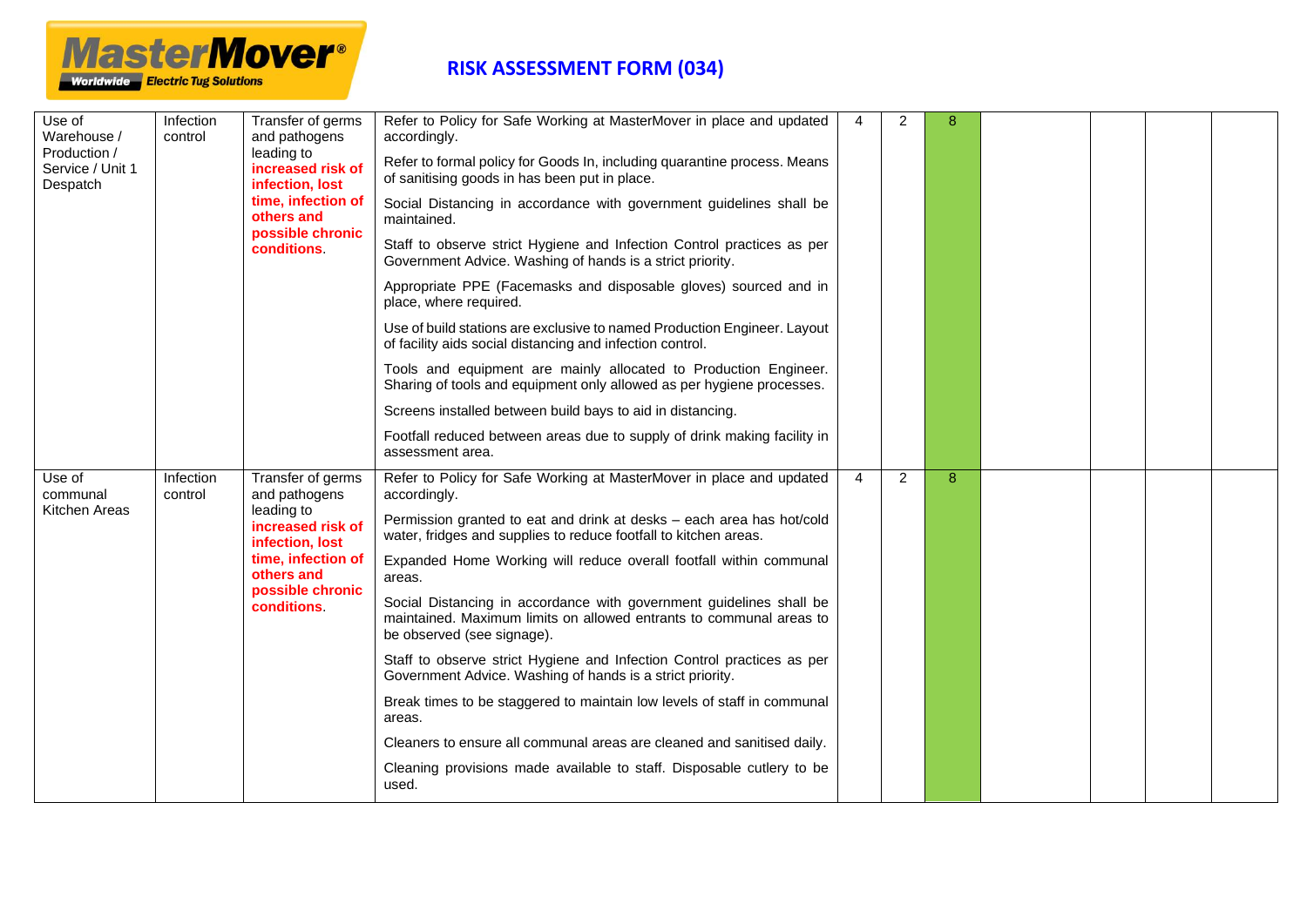

| Use of<br>Infection<br>communal Toilet<br>control<br>facilities |                                                    | Transfer of germs<br>and pathogens                                           | Refer to Policy for Safe Working at MasterMover in place and updated<br>accordingly.                                                                                                                                                                                                                               | $\overline{4}$ | 2              | 8 |  |  |
|-----------------------------------------------------------------|----------------------------------------------------|------------------------------------------------------------------------------|--------------------------------------------------------------------------------------------------------------------------------------------------------------------------------------------------------------------------------------------------------------------------------------------------------------------|----------------|----------------|---|--|--|
|                                                                 | leading to<br>increased risk of<br>infection, lost | Expanded Home Working will reduce overall footfall within communal<br>areas. |                                                                                                                                                                                                                                                                                                                    |                |                |   |  |  |
|                                                                 |                                                    | time, infection of<br>others and                                             | Staff to observe strict Hygiene and Infection Control practices as per<br>Government Advice. Washing of hands is a strict priority.                                                                                                                                                                                |                |                |   |  |  |
|                                                                 |                                                    | possible chronic<br><b>conditions</b>                                        | Social Distancing in accordance with government guidelines shall be<br>maintained. Maximum limits on allowed entrants to communal areas to<br>be observed (see signage).                                                                                                                                           |                |                |   |  |  |
|                                                                 |                                                    |                                                                              | Break times to be staggered to maintain low levels of staff in communal<br>areas.                                                                                                                                                                                                                                  |                |                |   |  |  |
|                                                                 |                                                    |                                                                              | Visiting Drivers not allowed to use facilities in Limes/Beeches offices.<br>Only Unit 1 Despatch. Refer to Visiting Drivers Policy.                                                                                                                                                                                |                |                |   |  |  |
|                                                                 |                                                    |                                                                              | All visitors and contractors to observe company requirements as detailed<br>within Visitor Policy.                                                                                                                                                                                                                 |                |                |   |  |  |
|                                                                 |                                                    |                                                                              | Cleaners to ensure all communal areas are cleaned and sanitised daily.                                                                                                                                                                                                                                             |                |                |   |  |  |
| Use of<br>communal                                              | Infection<br>control                               | Transfer of germs<br>and pathogens                                           | Refer to Policy for Safe Working at MasterMover in place and updated<br>accordingly.                                                                                                                                                                                                                               | 4              | $\overline{2}$ | 8 |  |  |
| meeting facilities                                              | leading to                                         | increased risk of<br>infection, lost                                         | All visitors and contractors to observe company requirements as detailed<br>within Visitor Policy.                                                                                                                                                                                                                 |                |                |   |  |  |
|                                                                 |                                                    | time, infection of<br>others and<br>possible chronic                         | Expanded Home Working will reduce overall requirement for physical<br>meeting facilities and will naturally move to the digital workspace.                                                                                                                                                                         |                |                |   |  |  |
|                                                                 |                                                    | conditions.                                                                  | Meetings shall be carried out using appropriate software solutions. Face<br>to Face meetings shall be in accordance with existing policies and<br>procedures and risk control measures instated dependant on risk.                                                                                                 |                |                |   |  |  |
|                                                                 |                                                    |                                                                              | In the event where face-to-face meeting is unavoidable and is business<br>critical, reference shall be made to Visitor policy, company hygiene<br>procedures and Social Distancing in accordance with government<br>guidelines shall be maintained (where possible) and personnel reduced<br>to reasonable levels. |                |                |   |  |  |
|                                                                 |                                                    |                                                                              | Safety Manager to be made aware and offer advice dependent on<br>individual case.                                                                                                                                                                                                                                  |                |                |   |  |  |
|                                                                 |                                                    |                                                                              |                                                                                                                                                                                                                                                                                                                    |                |                |   |  |  |
|                                                                 |                                                    |                                                                              |                                                                                                                                                                                                                                                                                                                    |                |                |   |  |  |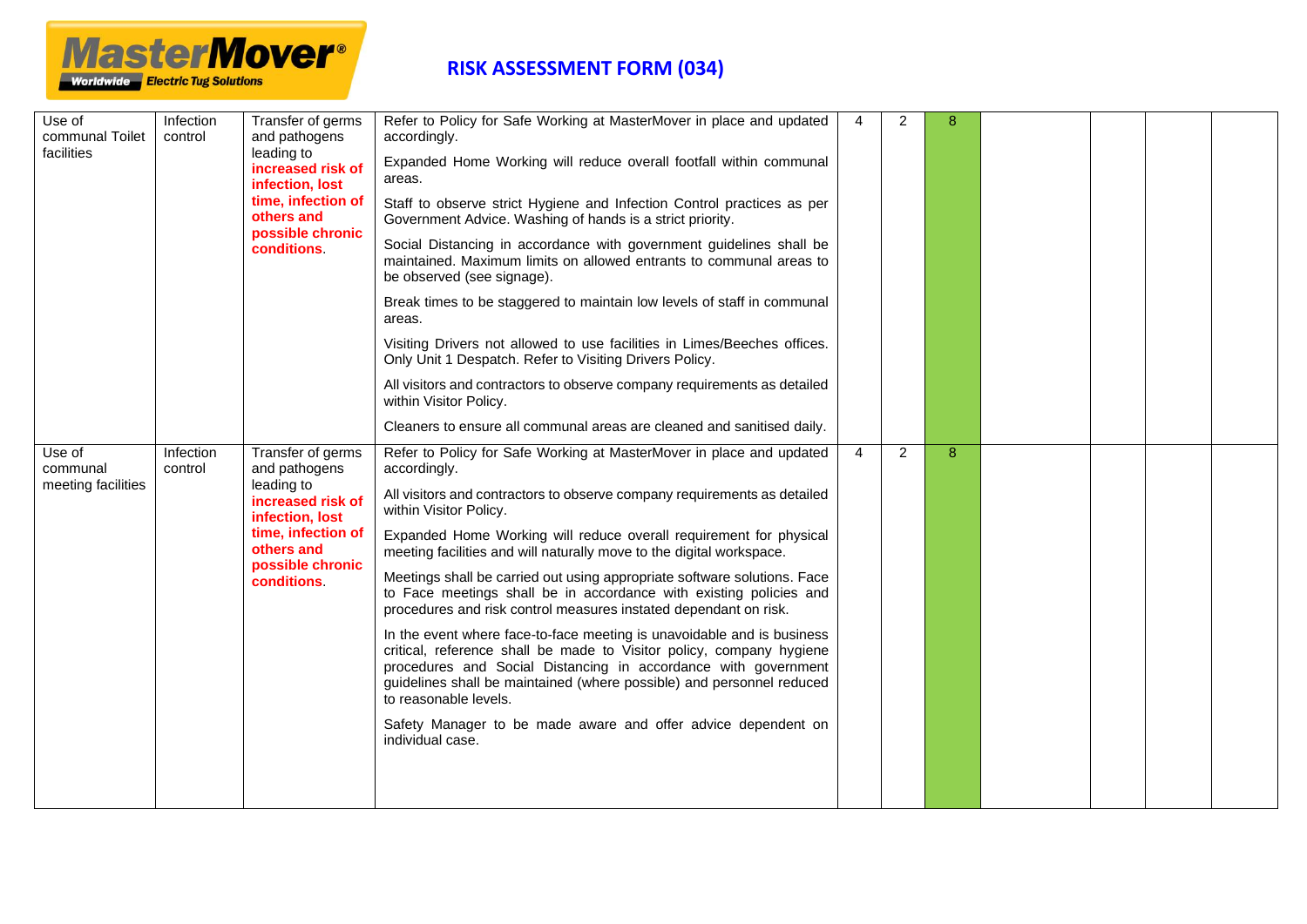

| Use of access<br>and fire doors     | Infection<br>control                                                                                                            | Transfer of germs<br>and pathogens<br>leading to<br>increased risk of<br>infection, lost                                                                                                                                                     | Refer to Policy for Safe Working at MasterMover in place and updated<br>accordingly.                                                                                                                                                                                          | 4 | 2              | 8 |  |  |  |
|-------------------------------------|---------------------------------------------------------------------------------------------------------------------------------|----------------------------------------------------------------------------------------------------------------------------------------------------------------------------------------------------------------------------------------------|-------------------------------------------------------------------------------------------------------------------------------------------------------------------------------------------------------------------------------------------------------------------------------|---|----------------|---|--|--|--|
|                                     |                                                                                                                                 |                                                                                                                                                                                                                                              | Expanded Home Working shall reduce overall footfall within communal<br>areas.                                                                                                                                                                                                 |   |                |   |  |  |  |
|                                     |                                                                                                                                 | time, infection of<br>others and<br>possible chronic                                                                                                                                                                                         | Staff to observe strict Hygiene and Infection Control practices as per<br>Government Advice. Washing of hands is a strict priority.                                                                                                                                           |   |                |   |  |  |  |
|                                     |                                                                                                                                 | <b>conditions</b>                                                                                                                                                                                                                            | Social Distancing in accordance with government guidelines shall be<br>maintained. When doors are in use, other users should stand well back<br>and let the area become clear before using.                                                                                   |   |                |   |  |  |  |
|                                     |                                                                                                                                 |                                                                                                                                                                                                                                              | Cleaners to ensure all door handles and push plates are cleaned and<br>sanitised on a daily basis.                                                                                                                                                                            |   |                |   |  |  |  |
|                                     |                                                                                                                                 |                                                                                                                                                                                                                                              | Steritouch handles fitted to all commonly utilised doors.                                                                                                                                                                                                                     |   |                |   |  |  |  |
|                                     |                                                                                                                                 |                                                                                                                                                                                                                                              | Hand Sanitising facilities available in commonly used access/egress<br>points.                                                                                                                                                                                                |   |                |   |  |  |  |
| Visitors /<br>Contractors           | Infection<br>control                                                                                                            | Transfer of germs<br>and pathogens<br>leading to                                                                                                                                                                                             | Visitors and Contractors shall be restricted wherever possible and be<br>subject to risk controls in accordance with the Visitor and Safe Working<br>at MasterMover policies.                                                                                                 | 4 | $\overline{2}$ | 8 |  |  |  |
|                                     |                                                                                                                                 | increased risk of<br>infection, lost<br>time, infection of<br>others and                                                                                                                                                                     | Meetings shall be carried out using appropriate software solutions where<br>possible. Where virtual meeting space is not practical or available, low<br>risk meetings shall be permitted under existing controls/policies.                                                    |   |                |   |  |  |  |
|                                     |                                                                                                                                 | possible chronic<br>conditions.                                                                                                                                                                                                              | However, for longer duration visits and working on site, Safety Manager<br>shall be made aware to deliver additional screening.                                                                                                                                               |   |                |   |  |  |  |
|                                     |                                                                                                                                 |                                                                                                                                                                                                                                              | All visitors and contractors to observe company requirements as detailed<br>within Visitor Policy - all information available at reception and signed for<br>in visitor book.                                                                                                 |   |                |   |  |  |  |
| Working on<br><b>Customer Sites</b> | Infection<br>control                                                                                                            | Transfer of germs<br>and pathogens                                                                                                                                                                                                           | All non-essential visits to non-MasterMover and Customer sites shall be<br>avoided and use of virtual meeting spaces attempted.                                                                                                                                               | 4 | 2              | 8 |  |  |  |
|                                     | leading to<br>increased risk of<br>infection, lost<br>time, infection of<br>others and<br>possible chronic<br><b>conditions</b> | All essential visits to non-MasterMover and Customer sites shall be in<br>accordance with our Visiting Sites Policy. Observe site, government and<br>MasterMover requirements at all times and utilise all applicable PPE<br>where directed. |                                                                                                                                                                                                                                                                               |   |                |   |  |  |  |
|                                     |                                                                                                                                 |                                                                                                                                                                                                                                              | Service Engineers shall work in accordance with our amended Policy for<br>Service Engineers and specific Risk Assessment / Method Statements.<br>All visits shall be subject to a Site Risk Assessment being carried out by<br>the engineer, incorporating infection control. |   |                |   |  |  |  |
|                                     |                                                                                                                                 |                                                                                                                                                                                                                                              |                                                                                                                                                                                                                                                                               |   |                |   |  |  |  |